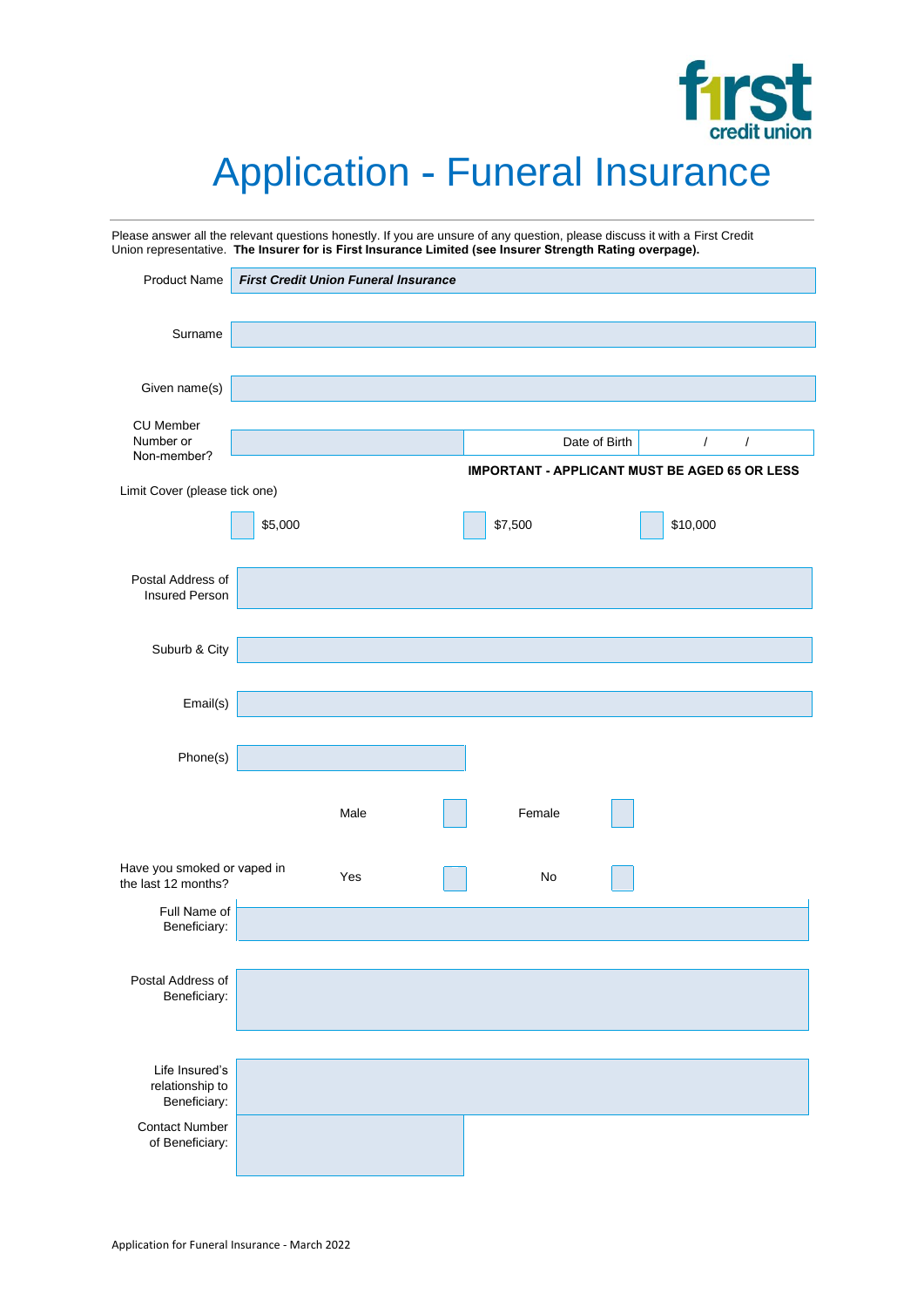

## **Insurer Financial Strength Rating**

First Insurance Limited has been given an **BB+** Insurer Financial Strength Rating by Fitch Ratings, reaffirmed February

2022. The rating outlook is **negative**. The rating scale is Fitch Ratings Insurer Financial Strength Rating scale\*

| AAA Exceptionally Strong | <b>BBB Good</b>           | <b>CCC Very Weak</b>     | NR Not rated |
|--------------------------|---------------------------|--------------------------|--------------|
| AA Very Strong           | <b>BB Moderately Weak</b> | <b>CC Extremely Weak</b> |              |
| A Strong                 | <b>B</b> Weak             | C Distressed             |              |

\*Ratings may be modified by the addition of a plus (+) or minus (-) sign to show relative standing within the major rating categories.

## **Privacy Act 2020 & Declaration**

For the purpose of the Privacy Act 2020, we confirm that we collect and use your personal information and may disclose your personal information to third parties for the purpose of administering your policy or in order to comply with legal requirements.

Your details are stored securely by First Insurance Ltd, and in part First Credit Union, and you can contact us at any time to request access to and correction of your personal information. The collection of this information is required under the terms of your policy.

#### **Declaration**

I declare that all the information I have given in this form is true and correct and that all answers have been written or dictated by me. I have not withheld any information that may be material to First Insurance Ltd's assessment of my application.

I acknowledge and agree that if I have provided any material information which is false, it may affect future claims for this additional cover, or this application may be declined.

I give consent for First Insurance Ltd to release information they have regarding me to anyone whom they require me to consult with or who may be involved in the management of my application.

I understand and agree that the date signed below is the date that this insurance starts.

I understand and agree that this insurance policy has no investment or surrender value.

I understand and agree that I can cancel this insurance at any time by completing a cancellation form at First Credit Union.

I understand and agree that First Credit Union can cancel this policy provided they give me four months written notice.

I understand and agree that I can have a full copy of the Group Insurance Policy by requesting it from First Credit Union.

I understand and agree that I am only covered for death by accidental causes for the first 24 months of this insurance and that death by natural causes or suicide is not covered during this period.

I understand that insurance cover will stop completely when I reach the age of 86, with no refund of premium.

I understand and agree that the premiums for this insurance will increase when higher age bands are reached, or the sum insured changes, or number of people insured changes or if I take up smoking or vaping, and that premiums may be increased (for any reason) by First Insurance Ltd giving 3 months prior notice.

I understand and agree that First Credit Union may be earning a fee from the sale of this insurance to me.

I understand and agree that my estate or surviving beneficiary must provide documentation to First Credit Union to support any claim on this insurance.

I understand and agree that the benefit payable in the event of my death is the **higher of** my selected cover or 75% of the total amount of premiums I have paid.

I understand and agree that I can only be insured once under the Policy even if I have multiple accounts with First Credit Union.